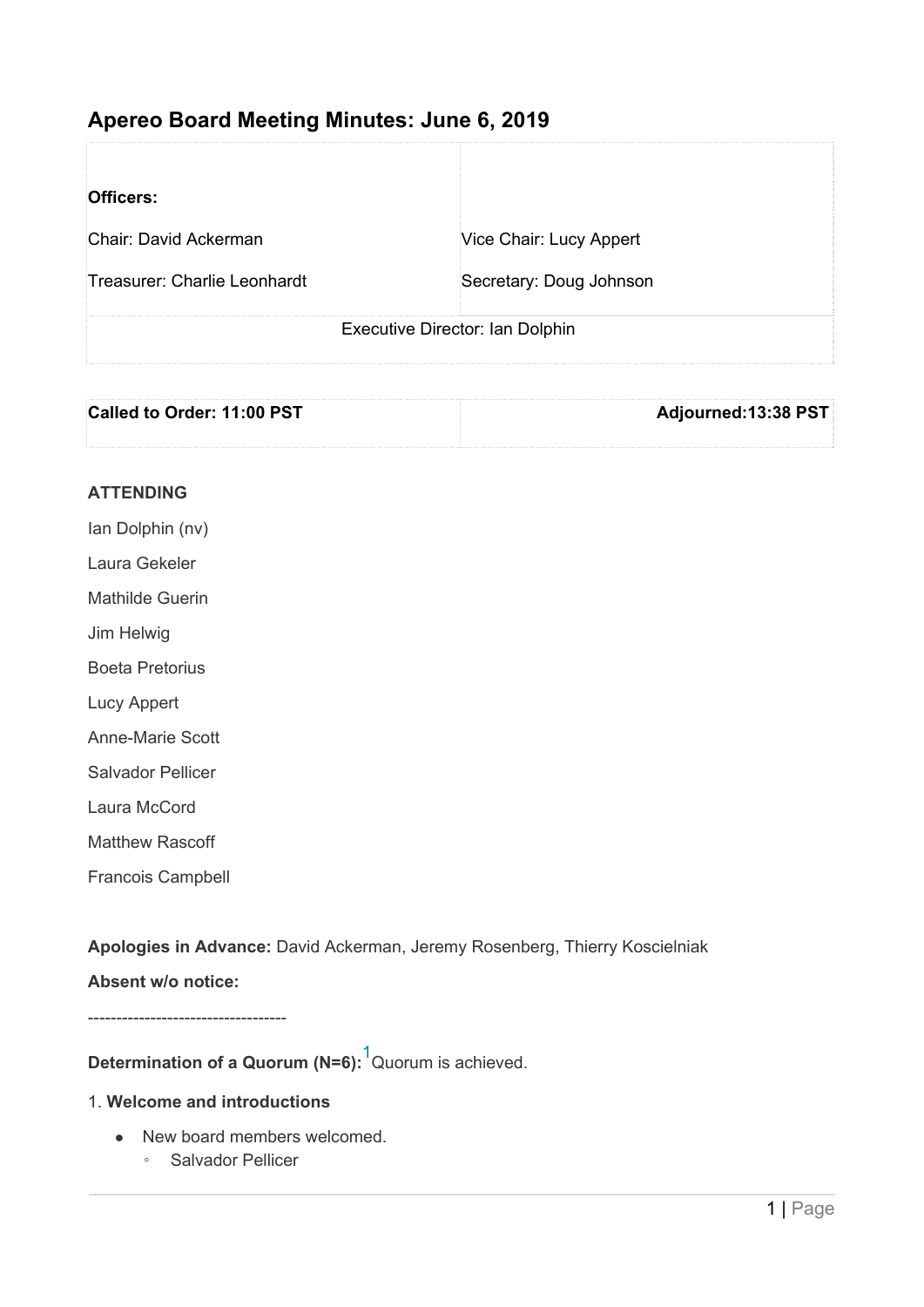- Laura McCord
- Matthew Rascoff
- Thierry Koscielniak
- Returning Members introduce themselves and their affiliations.

### 2. **About Apereo Q and A**

- ED describes communities, software and activities
	- 17 software tools
- Memberships
- Incubation process
- Incubation working group
- Bringing other communities into Apereo
- Discusses two newest projects
- Accounting services Rehmann's
- Role of volunteer Board. ED, as an Apereo contractor, sits on Board ex-officio and non-voting

#### 3. **Approval of May 2019 Minutes:**

- Moved to Approve: Jim Helwig
- Seconded: Anne-Marie Scott
	- Approved Nem Con

### 4. **Minutes of the previous meeting**

- Matters arising from the minutes
	- Key board members were rotated off the board requiring election of new officers, without the offices any matters arising would not be addressable. Any matters arising from the minutes will be handled after the new treasurer and secretary are voted for.

#### 5. **Board Officers Election :**

The following officers were vacant as a result of officers being rotated out or requiring re-election:

- Chair
- Vice Chair
- Treasurer
- Secretary

#### 5.1. **Voting occurs, results are:**

- Chair: Anne-Marie Scott
- Vice Chair: Lucy Appert
- Treasurer: Tim Carrol
- Secretary: Francois Campbell

#### 6. **Timing of future board meetings:**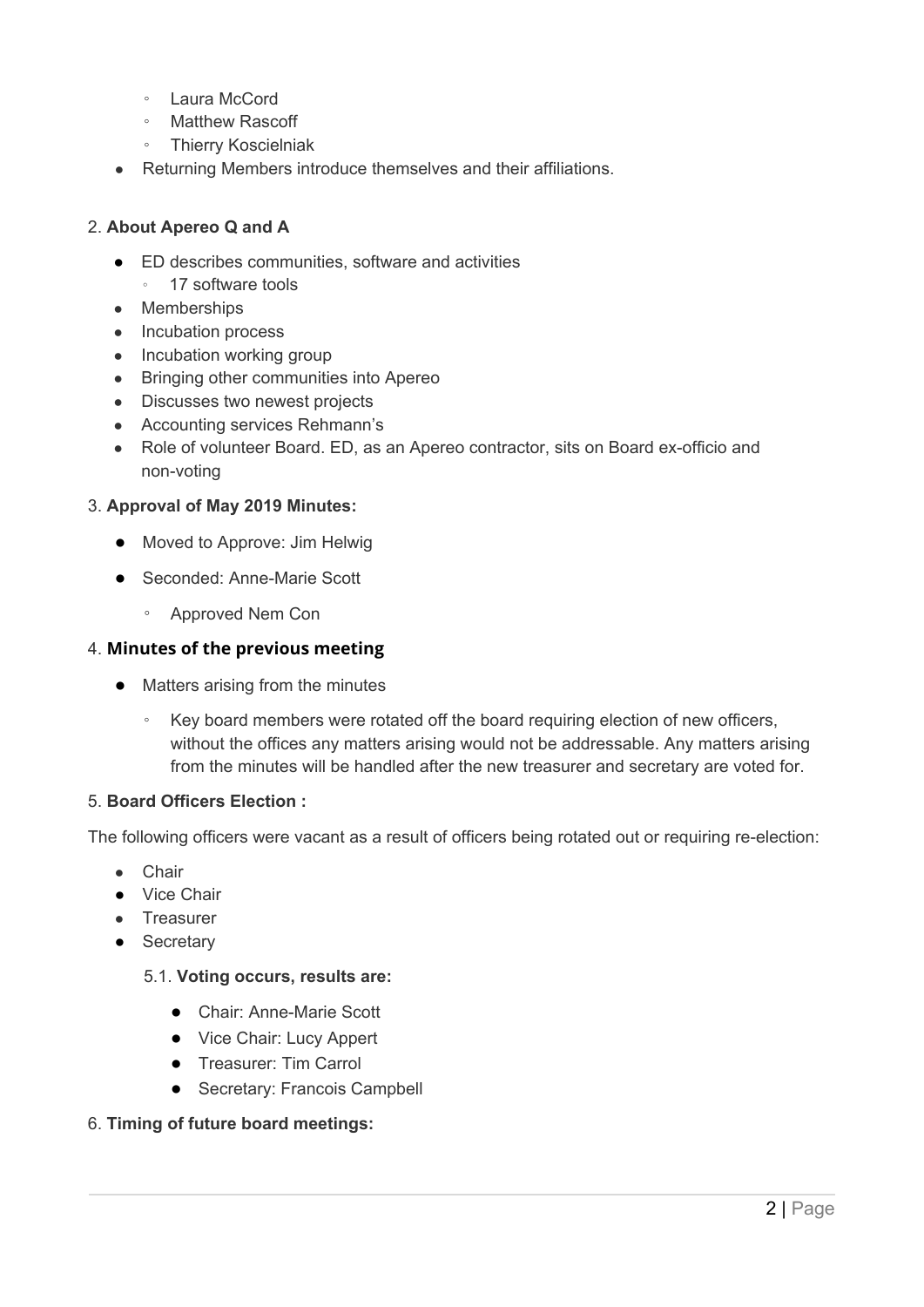• Fourth Tuesday of every month

## 7. **Future of the Open Apereo event**

- Event will continue with changes to format.
- Ad hoc committee will be formed to determine the required changes and begin planning and selection of format and venue of next conference.
- There were a number of volunteers for ad hoc committee.

## 8. **Strategic Planning - Progress and Perspectives**

- 8. 1. Theme 1: Membership and Financial Health.
	- Commercial Affiliates, given more focus.
	- Review membership dues levels.
	- Advocacy
		- Focused a great deal on F2F advocacy and Written advocacy for Apereo, Open and Open Source
		- Good return in terms of Twitter and social media
		- Vignettes
			- Require more
			- Good participations
			- Concise and short as opposed to case studies
		- Advocacy in Apereo
		- Advocacy for Open and Education
		- Advocacy for Membership

#### 8.2 Theme 2: Partnerships

- ESUP-Portail
	- As France is increasing usage of Apereo Software ( Karuta, OAE, Sakai)
	- Increase participation and meetings with ESUP-Portail
	- Increase regular meetings
	- F2F meetings twice a year
- Lamp Consortium
	- Regular calls to exchange information
	- Conference on July 23, 24 and 25, 2019 in Berea, Kentucky
	- Opportunity to better collaborate and exchange information
- BC Campus
	- Conversations begun to better understand how we can collaborate.
- ALT (Association for Learning Technology)
	- Conversations begun, to better understand how we can collaborate
- Ja-Sakai
	- Good usage and long standing adoption of Sakai
	- Other Apereo tools not being adopted as successfully.
- 8.3. Theme 3: Communications, Outreach and Engagement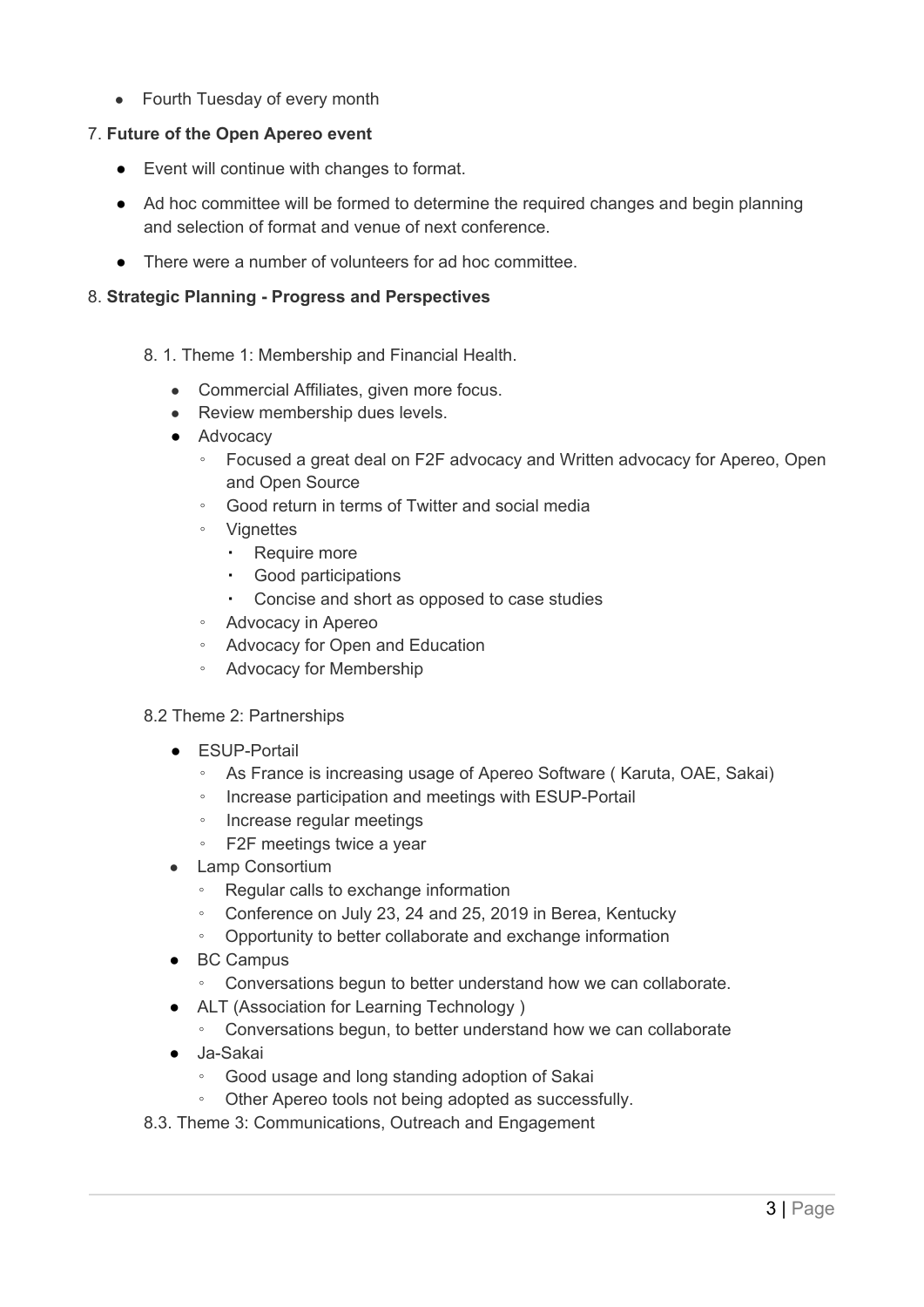- Website
	- Streamlining
	- Accessibility
	- Work to make it light weight
	- Financial impact of the above objectives will be weighed against the conference feedback.
- **Privacy and Advocacy** 
	- Tonco: Hague considering spinning up a group
	- Keynotes:
		- Major focus on advocacy for Privacy and Open Practices.
- Communication to the community
	- Procurement of open source newsletter
	- Continue to use the newsletter
	- Artefacts created from the newsletters should be used in:
		- Strategic initiatives
		- Web sites
		- Social media
	- Focus on distributing content outside of the community as well, in order to broaden the message
	- Determine other organisations or consortium we could share this with.
- Website refresh:
	- Should focus on attending o current adopters
	- Also support new adoption
	- Contribute vignettes
	- Encouraging projects to play a greater part in generating the artefacts
	- Artefacts can then assist community members advocate when attending other events.
- 8.4. Theme 4: Recognition Programs and Development Opportunities Members
	- Atlas Awards are primarily funded by Friends of Apereo
	- Every member should be deputised to promote the Friends of Apereo ( FoA )
		- Cheryl Brown has volunteered to continue this work.
		- Laura McCord nominated to assist.
- 8.5. Theme 5: Software Community Health
	- Individuals have stated that when they are considering adopting Open Source Software they struggle to determine the health and stability of the software
	- The website should reflect the software's health and act as a reference point